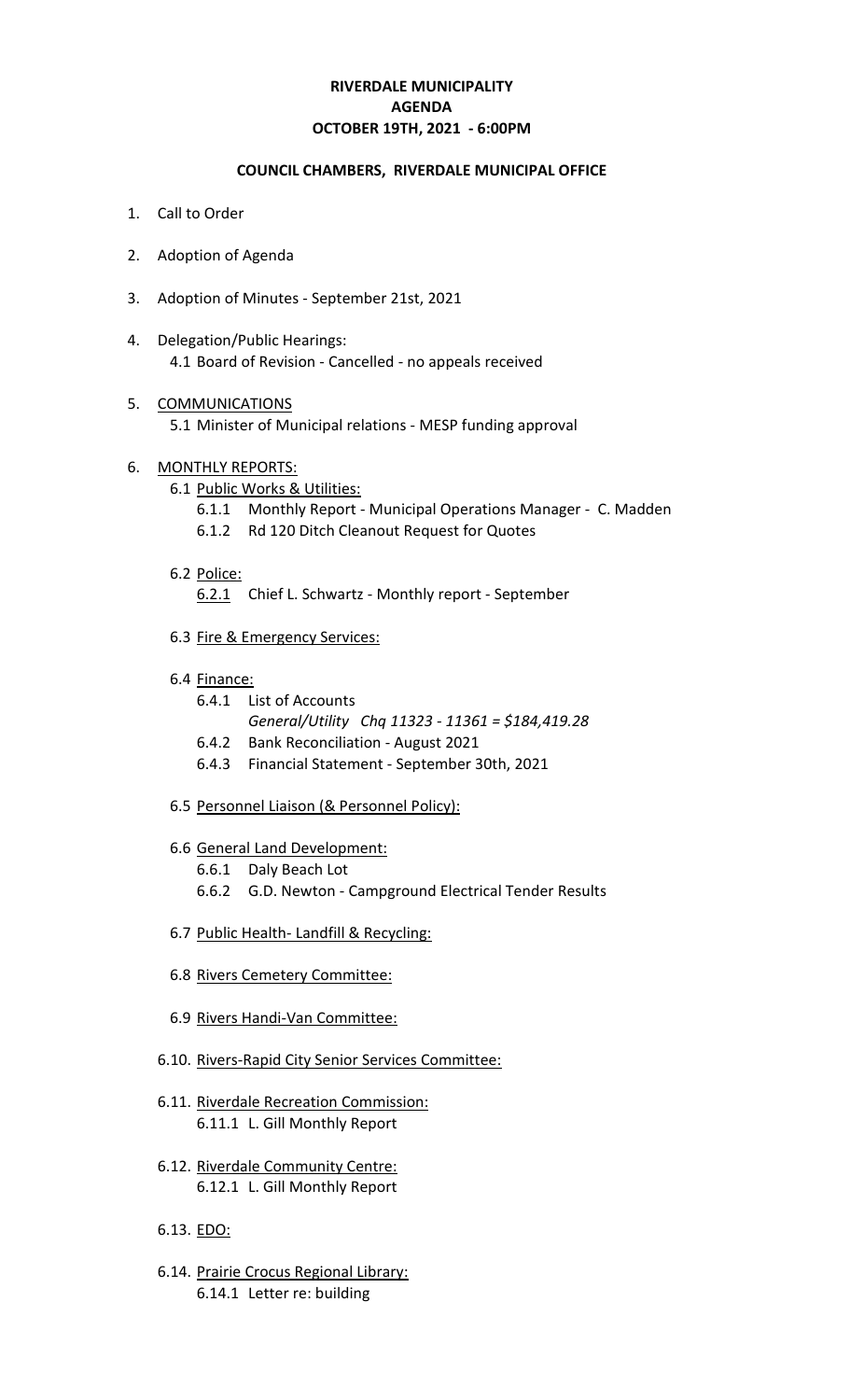6.15. EMO:

- 6.16. Riverdale Planning District:
- 6.17. Riverdale CDC:
- 6.18. Rolling Dale Board:
- 6.19. Midwest Weed District:
- 6.20. Assiniboine West Watershed District 6.21.1 Oak River / Lower Little Saskatchewan River
- 6.21. Central Assiniboine Watershed District 6.22.1 Epinette/Willow Subdistrict
- 7. UNFINISHED BUSINESS: 7.1 DFA - Site #4 Paradise Valley Bridge Repair 7.2 MWM Environmental - Contract Proposal
- 8. NEW BUSINESS:
- 9. CONSIDERATION OF BY-LAWS: 9.1 Special Service Plan 22-02 for By-Law No. 2022-02 - Waste Collection Service
- 10. COUNCILLOR'S REMARKS & SUGGESTIONS:
- 11. MAYOR'S REMARKS & SUGGESTIONS:
- 12. CHIEF ADMINISTRATIVE OFFICER'S REPORT:
- 13. ADJOURNMENT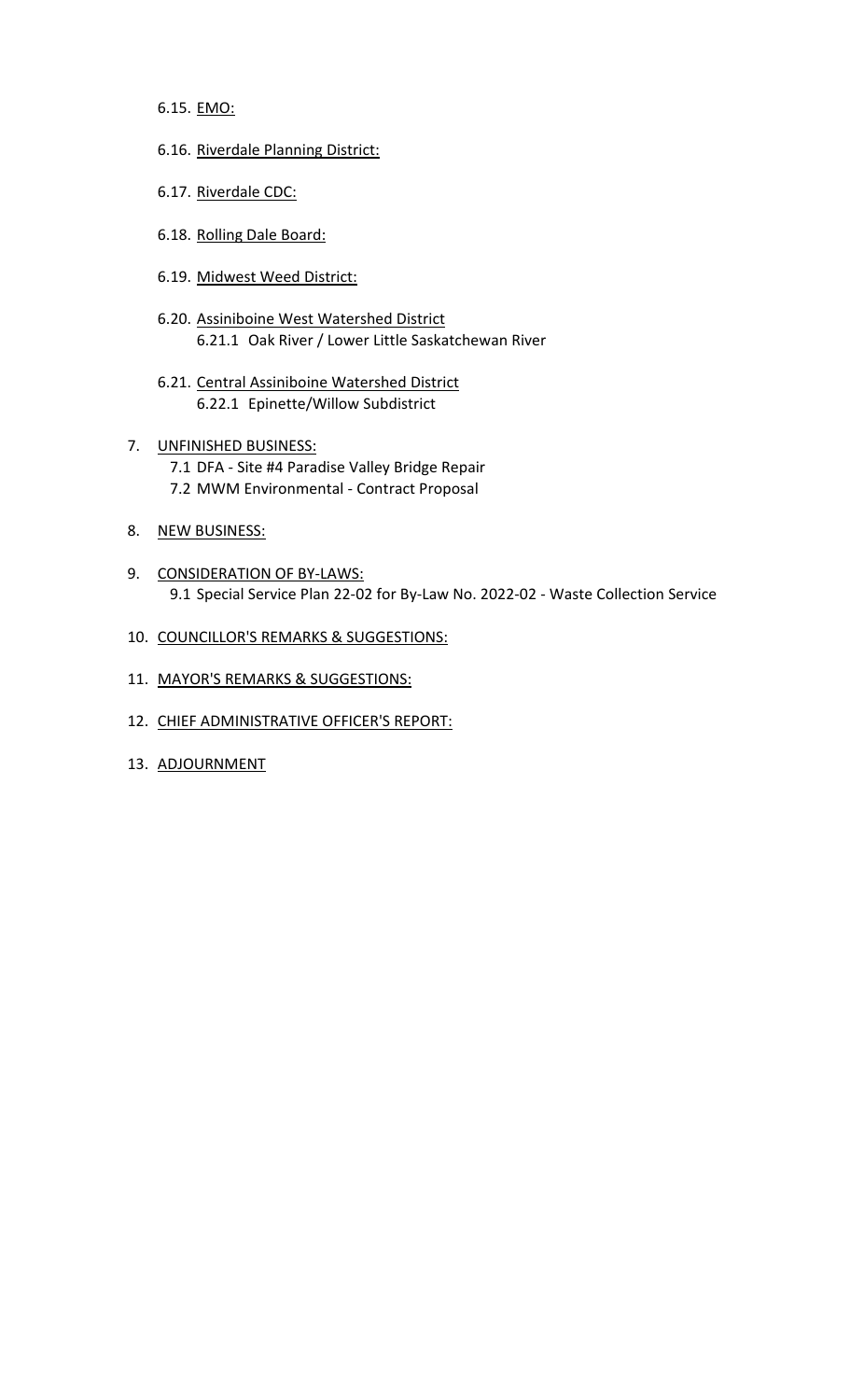# **RIVERDALE MUNICIPALITY**

The minutes of the regular meeting of Council for Riverdale Municipality held in the Council Chambers on the 19<sup>th</sup> day of October 2021.

Mayor Todd Gill called the meeting to order at 6:00 p.m. with the following members of Council in attendance:

Councillor Ian Dyer Councillor Alastair McFadden Councillor David Creighton Councillor Ken Tait Councillor Everett Smith Councillor Dave Falkevitch

Chief Administrative Officer Kat Bridgeman recorded the minutes.

## No. 199-21 GILL- MCFADDEN Be It Resolved that the regular meeting agenda dated October 19<sup>th</sup>, 2021 be adopted as presented;

Be It Further Resolved that the agenda form part of the minutes.

CARRIED

No. 200-21 SMITH-CREIGHTON Be It Resolved that the minutes of September 21<sup>st</sup>, 2021 be adopted as circulated.

CARRIED

### 4. **DELEGATION:**

### **5. COMMUNICATIONS:**

5.1 Minister of Municipal relations – MESP funding Approval

### **6. MONTHLY REPORTS:**

## **6.1 Public Works & Utilities**

- 6.1.1 Monthly report C. Madden Reviewed & Filed
- 6.1.2 Rd 120 Ditch Cleanout request for Quotes

### No. 201-21 FALKEVITCH-DYER

Be It Resolved that Council accept the quote provided by Stewart Endeavours to cleanout 600' of ditch at Rd 120 North of PTH 25 at a cost of \$4400.00 + GST

## CARRIED

### **6.2 Police**

**6.1.1 Chief L. Schwartz Monthly report** – Reviewed & Filed

### **6.3 Fire & Emergency Services**

### **6.4 Finance**

**6.4.1 List of Accounts**

# No. 202-21 TAIT-SMITH

Be It Resolved that the List of Accounts submitted to Council and having been certified by said council and totaling the sum of \$184,419.28 being cheques numbered 11323 to 11361 be hereby passed for payment.

## CARRIED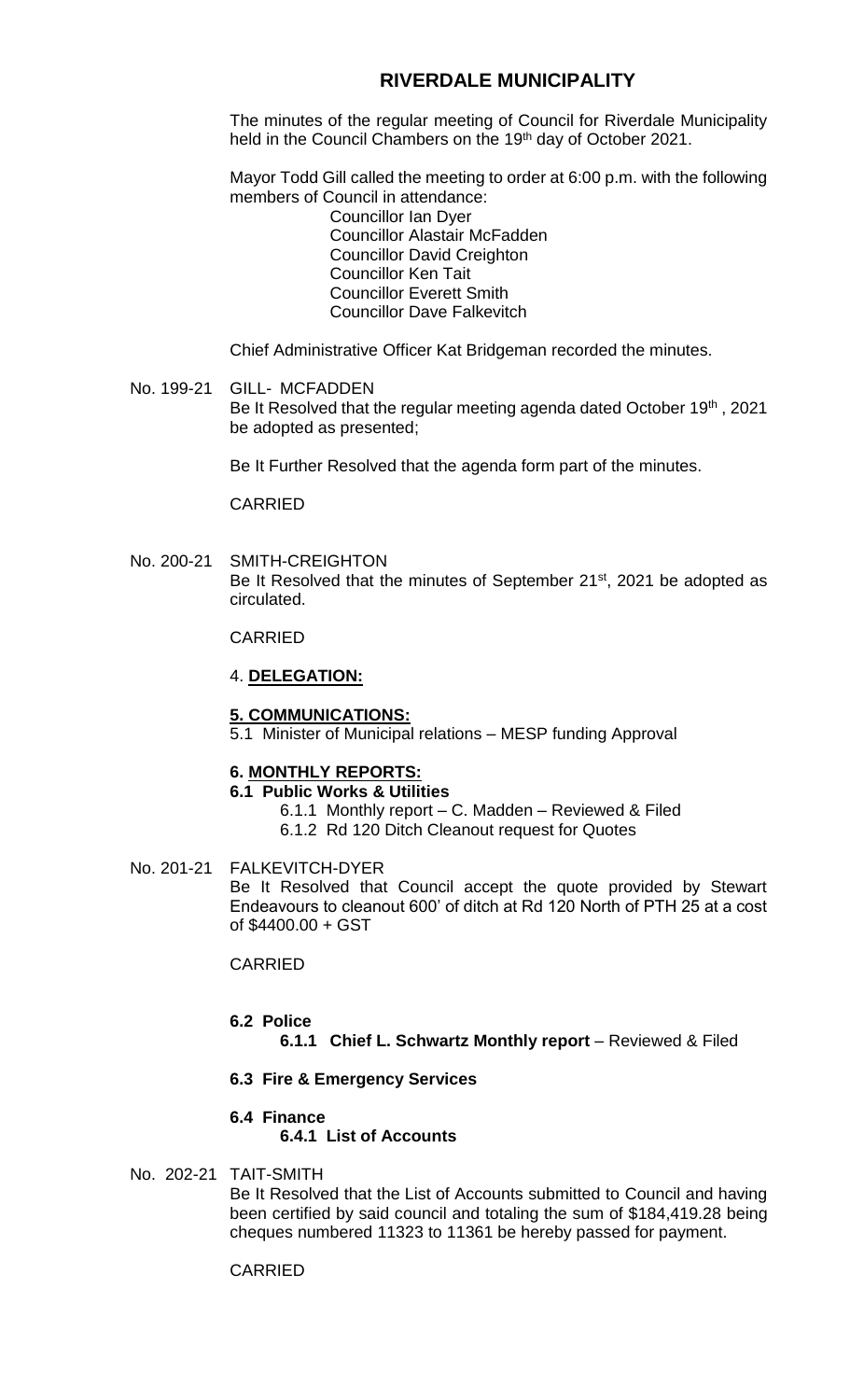## **6.4.2 Bank Reconciliation**

No. 203-21 DYER-MCFADDEN Be It Resolved That the Bank Reconciliation for the General and Utility accounts for August 2021 be hereby adopted as presented.

## CARRIED

### **6.4.3 Financial Statement**

No. 204-21 MCFADDEN-CREIGHTON Be It Resolved That the financial statement for the period ended September 30<sup>th</sup>, 2021 be hereby adopted as presented.

CARRIED

#### **6.5 Personnel Liaison**

#### **6.6 General Land Development**

6.6.1 Daly Beach Lot – Roadway and lot are to be clearly defined and area cleaned up. Quotes for trimming back overgrowth/trees to be obtained

## **6.6.2 GD Newton – Campground Electrical Tender results**

#### No. 205-21 SMITH-DYER

Be It Resolved That Council accept the tender for Electrical services for the Campground submitted by Nickel Electrical the amount of \$56,674.00 + GST

#### CARRIED

### **6.7 Public Health – Landfill & Recycling**

- **6.8 Rivers Cemetery Committee**
- **6.9 Rivers Handi-Van**
- **6.10 Riverdale Senior Services Committee**
- **6.11 Riverdale Recreation Commission** 6.11.1 L. Gill Report reviewed and filed
- **6.12 Riverdale Community Centre** 6.12.1 L. Gill Report reviewed and filed
- **6.13 EDO**
- **6.14 Prairie Crocus Regional Library 6.14.1** Letter regarding building maintenance – reviewed for 2022 budget
- **6.15 EMO**
- **6.16 Riverdale Planning District**
- **6.17 Riverdale CDC**
- **6.18 Rolling Dale Board**
- **6.19 Midwest Weed District**
- **6.20 Assiniboine West Watershed District**
- **6.21 Central Assiniboine Watershed District**